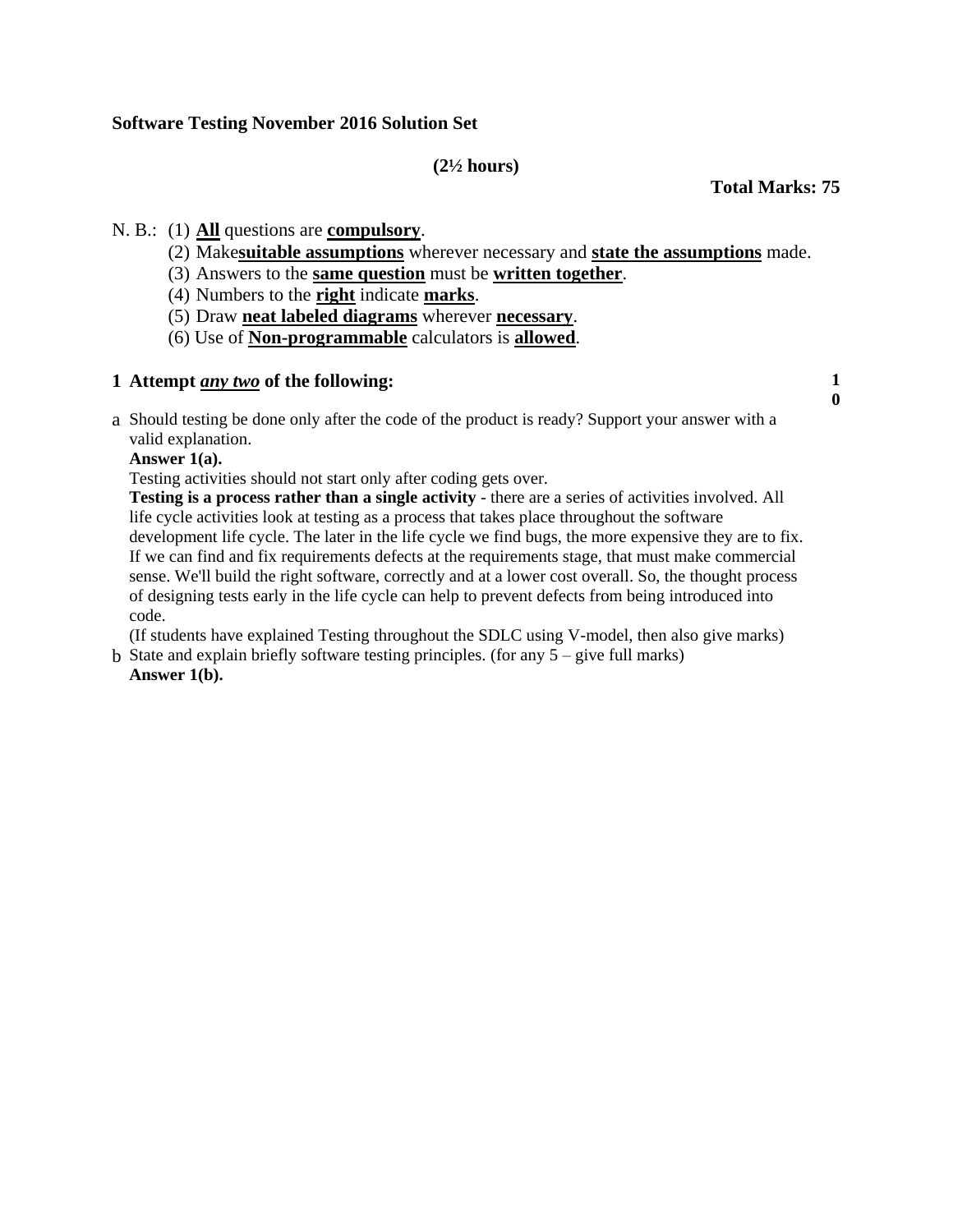| <b>Principle 1:</b> | <b>Testing shows</b><br>presence of defects | Testing can show that defects are present,<br>but cannot prove that there are no<br>defects. Testing reduces the probability of<br>undiscovered defects remaining in the<br>software but, even if no defects are found,<br>it is not a proof of correctness.                                                                                                                               |
|---------------------|---------------------------------------------|--------------------------------------------------------------------------------------------------------------------------------------------------------------------------------------------------------------------------------------------------------------------------------------------------------------------------------------------------------------------------------------------|
| <b>Principle 2:</b> | <b>Exhaustive testing</b><br>is impossible  | Testing everything (all combinations of<br>inputs and preconditions) is not feasible<br>except for trivial cases. Instead of<br>exhaustive testing, we use risks and<br>priorities to focus testing efforts.                                                                                                                                                                               |
| <b>Principle 3:</b> | <b>Early testing</b>                        | Testing activities should start as early as<br>possible in the software or system<br>development life cycle and should be<br>focused on defined objectives.                                                                                                                                                                                                                                |
| <b>Principle 4:</b> | <b>Defect clustering</b>                    | A small number of modules contain most<br>of the defects discovered during pre-<br>release testing or show the most<br>operational failures.                                                                                                                                                                                                                                               |
| <b>Principle 5:</b> | <b>Pesticide paradox</b>                    | If the same tests are repeated over and<br>over again, eventually the same set of test<br>cases will no longer find any new bugs. To<br>overcome this 'pesticide paradox', the test<br>cases need to be regularly reviewed and<br>revised, and new and different tests need<br>to be written to exercise different parts of<br>the software or system to potentially find<br>more defects. |
| Principle 6:        | <b>Testing is context</b><br>dependent      | Testing is done differently in different<br>contexts. For example, safety-critical<br>software is tested differently from an<br>e-commerce site.                                                                                                                                                                                                                                           |
| <b>Principle 7:</b> | <b>Absence-of-errors</b><br>fallacy         | Finding and fixing defects does not help if<br>the system built is unusable and does not<br>fulfill the users' needs and expectations                                                                                                                                                                                                                                                      |

## c. What is the difference between defect and failure in software testing? What is the cost of defect? **Answer 1(c).**

If someone makes an error or mistake in using the software, this may lea directly to a problem - the software is used incorrectly and so does not behave as we expected. However, people also design and build the software and the can make mistakes during the design and build. These mistakes mean that the are flaws in the software itself. These are called defects or sometimes bugs of faults. Remember, the software is not just the code; check the definition of sof ware again to remind yourself.

When the software code has been built, it is executed and then any defects ma cause the system to fail to do what it should do (or do something it shouldn't causing a **failure.** Not all defects result in failures; some stay dormant in the coc and we may never notice them.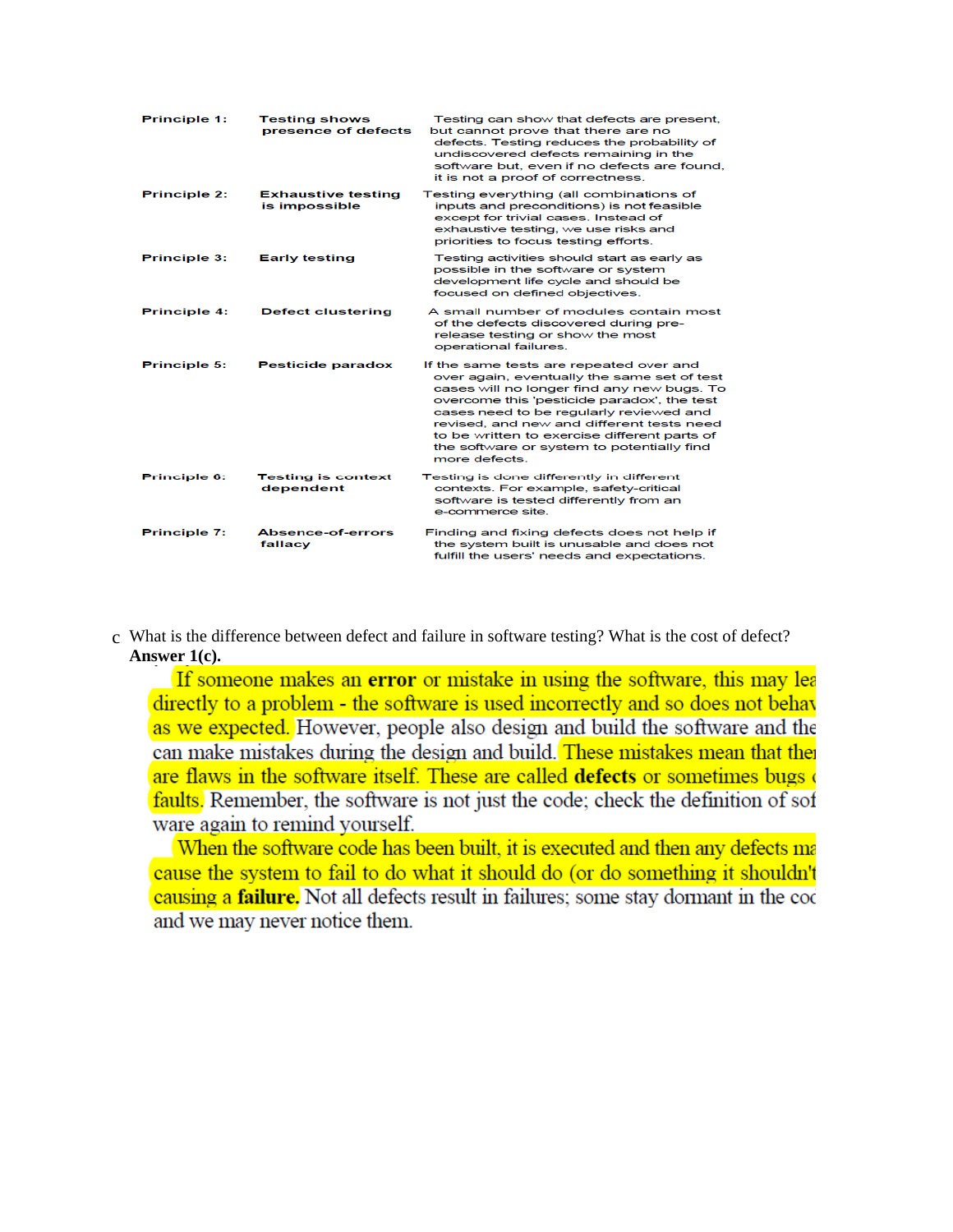

(2M-defect & Failure; 1-M for graph; 2M – for graph's explanation)

d. Explain the activity of the "Fundamental Test Process" in which test environment is set up. **Answer 1(d).**

During "Test implementation and execution", we set up the test environment. (explanation of this activity)

# **2. Attempt** *any two* **of the following: 1**

a. Give difference between black box and white box testing.

## **Answer 2(a).**

The Differences Between **[Black Box Testing](http://softwaretestingfundamentals.com/black-box-testing/) and [White Box Testing](http://softwaretestingfundamentals.com/white-box-testing/)** are listed below.

| Criteria                 | <b>Black Box Testing</b>                                                                                                                                               | <b>White Box Testing</b>                                                                                                                                            |
|--------------------------|------------------------------------------------------------------------------------------------------------------------------------------------------------------------|---------------------------------------------------------------------------------------------------------------------------------------------------------------------|
| Definition               | Black Box Testing is a software<br>testing method in which the internal<br>structure/ design/ implementation of<br>the item being tested is NOT known<br>to the tester | White Box Testing is a software<br>testing method in which the<br>internal structure/ design/<br>implementation of the item being<br>tested is known to the tester. |
| Levels<br>Applicable To  | Mainly applicable to higher levels of<br>testing: Acceptance Testing<br><b>System Testing</b>                                                                          | Mainly applicable to lower levels<br>of testing: Unit Testing<br><b>Integration Testing</b>                                                                         |
| Responsibility           | Generally, independent Software<br><b>Testers</b>                                                                                                                      | Generally, Software Developers                                                                                                                                      |
| Programming<br>Knowledge | Not Required                                                                                                                                                           | Required                                                                                                                                                            |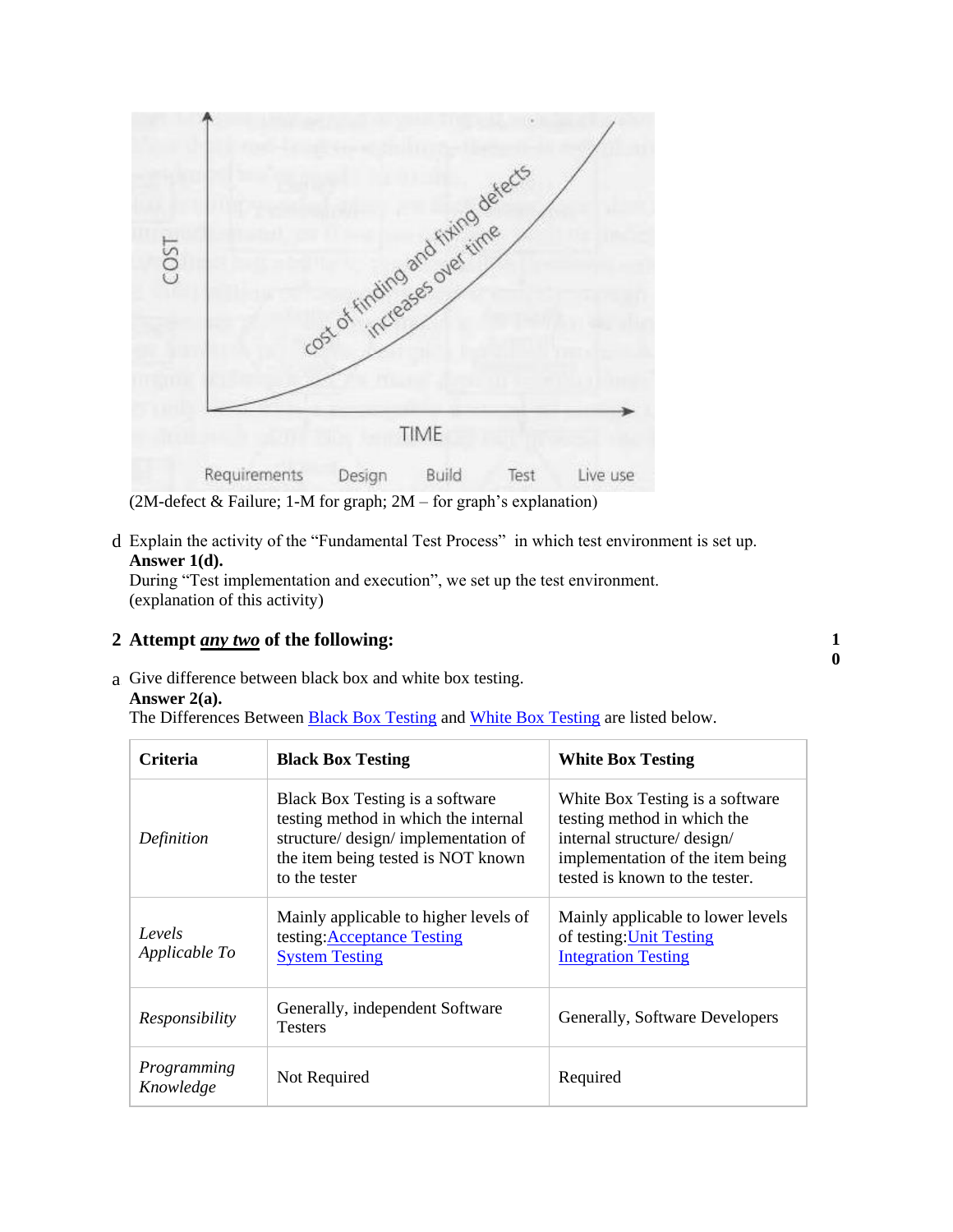| Implementation<br>Knowledge    | Not Required                      | Required      |
|--------------------------------|-----------------------------------|---------------|
| <b>Basis for Test</b><br>Cases | <b>Requirement Specifications</b> | Detail Design |

**(Give full marks for any 5 relevant points)**

## b. Give difference between re-testing and regression testing. **Answer 2(b). (If various points of difference are not written but the core difference is written properly award 3-4 marks.)**

**Difference between Retesting and Regression Testing**.

| <b>Regression testing</b>                                                                            | <b>Retesting</b>                                         |
|------------------------------------------------------------------------------------------------------|----------------------------------------------------------|
| Regression testing is done to find out the issues                                                    | Retesting is done to confirm whether the failed t        |
| which may get introduced because of any change                                                       | cases in the final execution are working fine or r       |
| or modification in the application.                                                                  | after the issues have been fixed.                        |
| The purpose of regression testing is that any new                                                    | The purpose of retesting is to ensure that the           |
| change in the application should NOT introduce                                                       | particular <b>bug</b> or issue is resolved and the       |
| any new bug in existing functionality.                                                               | functionality is working as expected.                    |
| Verification of bugs are not included in the<br>regression testing.                                  | Verification of bugs are included in the retesting       |
| Regression testing can be done in parallel with                                                      | Retesting is of high <b>priority</b> so it's done before |
| retesting.                                                                                           | regression testing.                                      |
| In case of regression testing the testing style is                                                   | In case of retesting the testing is done in a plann      |
| generic                                                                                              | way.                                                     |
| During regression testing even the passed test cases During retesting only failed test cases are re- |                                                          |
| are executed.                                                                                        | executed.                                                |
| Regression testing is carried out to check for                                                       | Retesting is carried out to ensure that the original     |
| unexpected side effects.                                                                             | issue is working as expected.                            |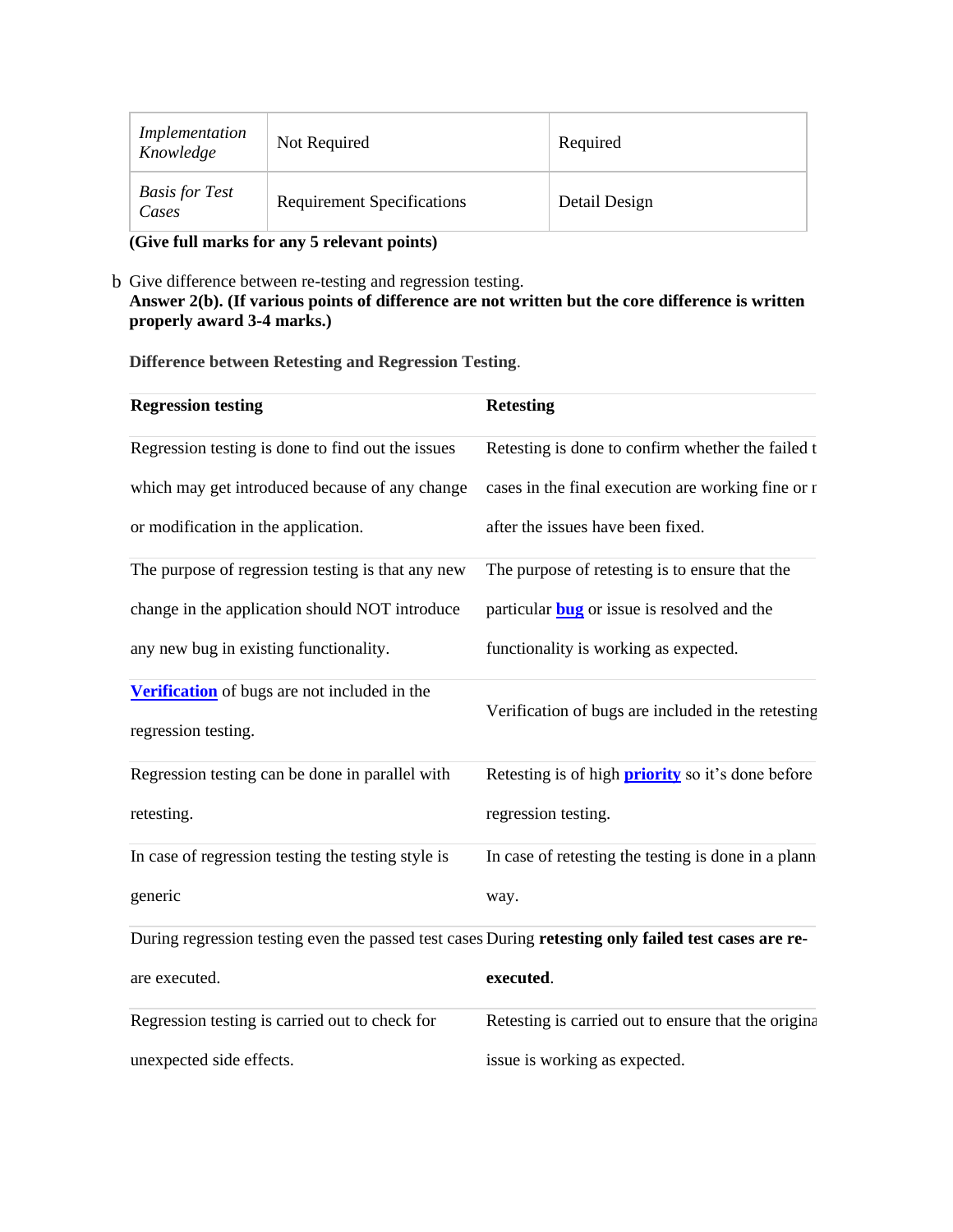Regression testing is done only when any new

feature is implemented or any modification or

Retesting is executed in the same environment with

same data but in new build.

enhancement has been done to the code.

c. Which **testing level** tests interfaces between components and interactions to different parts of a system? Explain.

#### **Answer 2(c)**

**Integration testing** tests interfaces between components, interactions to different parts of a system such as an operating system, file system and hardware or interfaces between systems. (Explanation of Integration Testing should be written properly – Big Bang , Incremental(Top down, bottom up, Functional Incremental) )

d. Describe the role of regression testing and impact analysis within maintenance testing.

# **Answer 2(d)**

Usually maintenance testing will consist of two parts:

• testing the changes

• regression tests to show that the rest of the system has not been affected by the maintenance work.

In addition to testing what has been changed, maintenance testing includes extensive regression testing to parts of the system that have not been changed.

A major and important activity within maintenance testing is impact analysis. During **impact analysis,** together with stakeholders, a decision is made on what parts of the system may be unintentionally affected and therefore need careful regression testing.

Risk analysis will help to decide where to focus regression testing - it is unlikely that the team will have time to repeat all the existing tests.

If the test specifications from the original development of the system are kept, one may be able to reuse them for regression testing and to adapt them for changes to the system. This may be as simple as changing the expected results for your existing tests.

Sometimes additional tests may need to be built. Extension or enhancement to the system may mean new areas have been specified and tests would be drawn up just as for the development. It is also possible that updates are needed to an automated test set, which is often used to support regression testing.

## **3. Attempt** *any two* **of the following: 1**

a. How can we evaluate or analyse various documents like requirement document, design document, test plan or user manual etc.?

## **Answer 3(a)**

One powerful technique that can be used to evaluate or analyse various documents like requirement document, design document, test plan or user manual etc.is "Static testing", e.g. **reviews.** In principle all software work products can be tested using review techniques. Types of defects that are easier to find during static testing are: deviations from standards, missing requirements, design defects, non-maintainable code and inconsistent interface specifications.

the use of static testing, e.g. reviews, on software work products has various advantages:

• Since static testing can start early in the life cycle, early feedback on quality issues can be established, e.g. an early validation of user requirements and not just late in the life cycle during acceptance testing.

**0**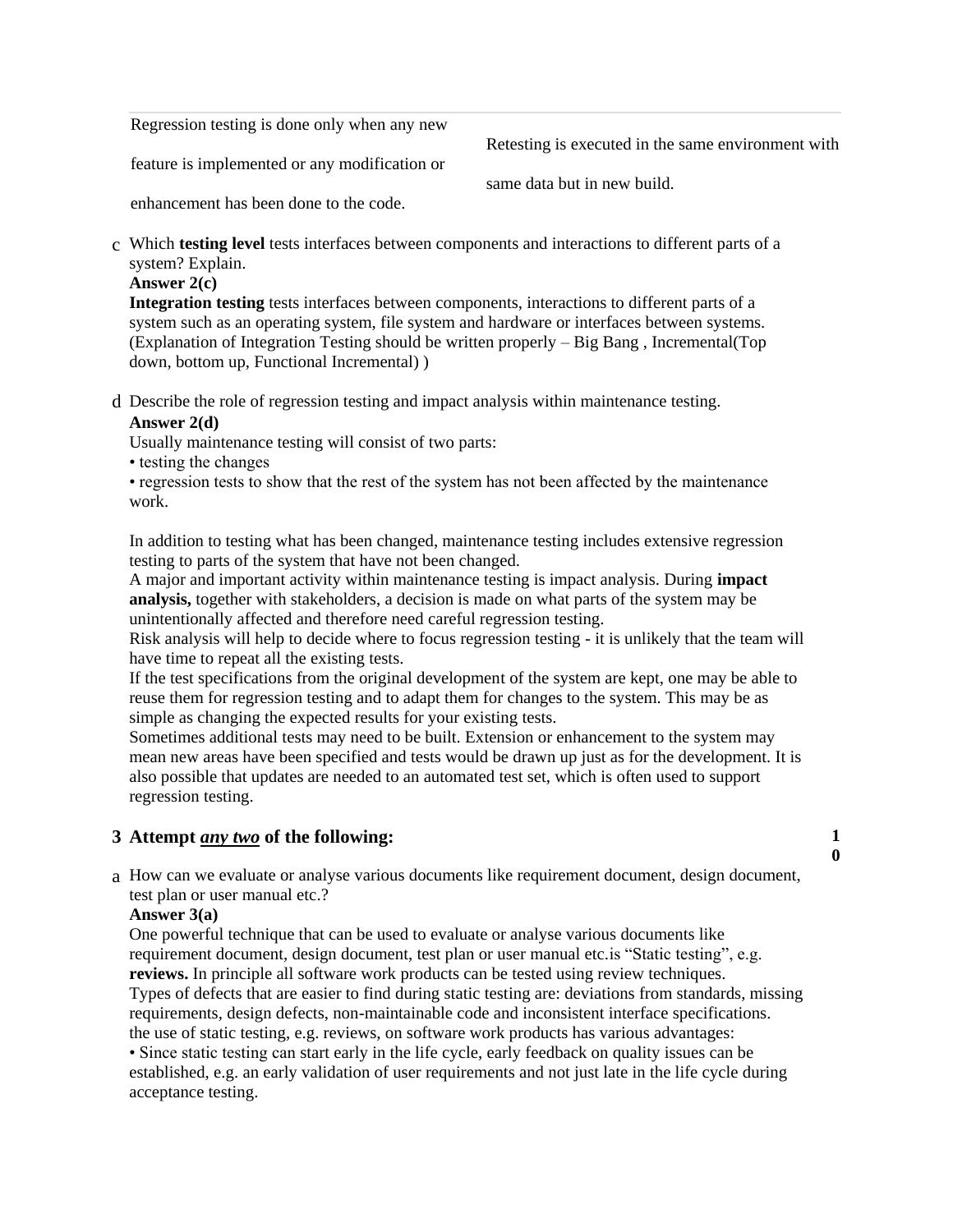• By detecting defects at an early stage, rework costs are most often relatively low and thus a relatively cheap improvement of the quality of software products can be achieved.

• Since rework effort is substantially reduced, development productivity figures are likely to increase.

• The evaluation by a team has the additional advantage that there is an exchange of information between the participants.

• Static tests contribute to an increased awareness of quality issues.

In conclusion, static testing is a very suitable method for improving the quality of software work products.

## b. Discuss briefly different types of reviews.

## **Answer 3(b)**

- 1. Walkthrough
- 2. Technical Review
- 3. Inspection (Very brief explanation of each one)
- c. Define metrics. Explain cyclomatic complexity metrics with help of an example.

**Answer 3(c) (Metrics def. – 2M; Cyclomatic complexity – 2M; example – 1M)** Metric - quantitative measure of degree to which a system, component or process possesses a given attribute. "A handle or guess about a given attribute." – Number of errors found per person hours expended.

**Cyclomatic Complexity** is a [software metric](https://en.wikipedia.org/wiki/Software_metric) (measurement), used to indicate the complexity of a program. It is a quantitative measure of the number of linearly independent paths through a program's [source code.](https://en.wikipedia.org/wiki/Source_code) It was developed by [Thomas J. McCabe, Sr.](https://en.wikipedia.org/w/index.php?title=Thomas_J._McCabe,_Sr.&action=edit&redlink=1) in 1976.

Cyclomatic Complexity is computed using the [control flow graph](https://en.wikipedia.org/wiki/Control_flow_graph) of the program: the nodes of the [graph](https://en.wikipedia.org/wiki/Graph_(discrete_mathematics)) correspond to indivisible groups of commands of a program, and a [directed](https://en.wikipedia.org/wiki/Directed_graph) edge connects two nodes if the second command might be executed immediately after the first command. Cyclomatic complexity may also be applied to individual [functions,](https://en.wikipedia.org/wiki/Function_(computer_science)) [modules,](https://en.wikipedia.org/wiki/Modular_programming) [methods](https://en.wikipedia.org/wiki/Method_(computer_science)) or [classes](https://en.wikipedia.org/wiki/Class_(computer_science)) within a program.

One [testing](https://en.wikipedia.org/wiki/Software_testing) strategy, called [basis path testing](https://en.wikipedia.org/wiki/Basis_path_testing) by McCabe who first proposed it, is to test each linearly independent path through the program; in this case, the number of test cases will equal the cyclomatic complexity of the program.

Mathematically, the cyclomatic complexity of a [structured program](https://en.wikipedia.org/wiki/Structured_programming)<sup>[\[a\]](https://en.wikipedia.org/wiki/Structured_programming)</sup> is defined with reference to the [control flow graph](https://en.wikipedia.org/wiki/Control_flow_graph) of the program, a [directed graph](https://en.wikipedia.org/wiki/Directed_graph) containing the [basic blocks](https://en.wikipedia.org/wiki/Basic_block) of the program, with an edge between two basic blocks if control may pass from the first to the second. The complexity M is then defined as  $\frac{[2]}{[2]}$  $\frac{[2]}{[2]}$  $\frac{[2]}{[2]}$ 

 $M = E - N + 2P$ ,

where

 $E =$  the number of edges of the graph.

 $N =$  the number of nodes of the graph.

 $P =$  the number of [connected components](https://en.wikipedia.org/wiki/Connected_component_(graph_theory)).

(any example)

d. Define exit criteria in software testing. What is its purpose? Cite few examples of exit criteria. **Answer 3(d)**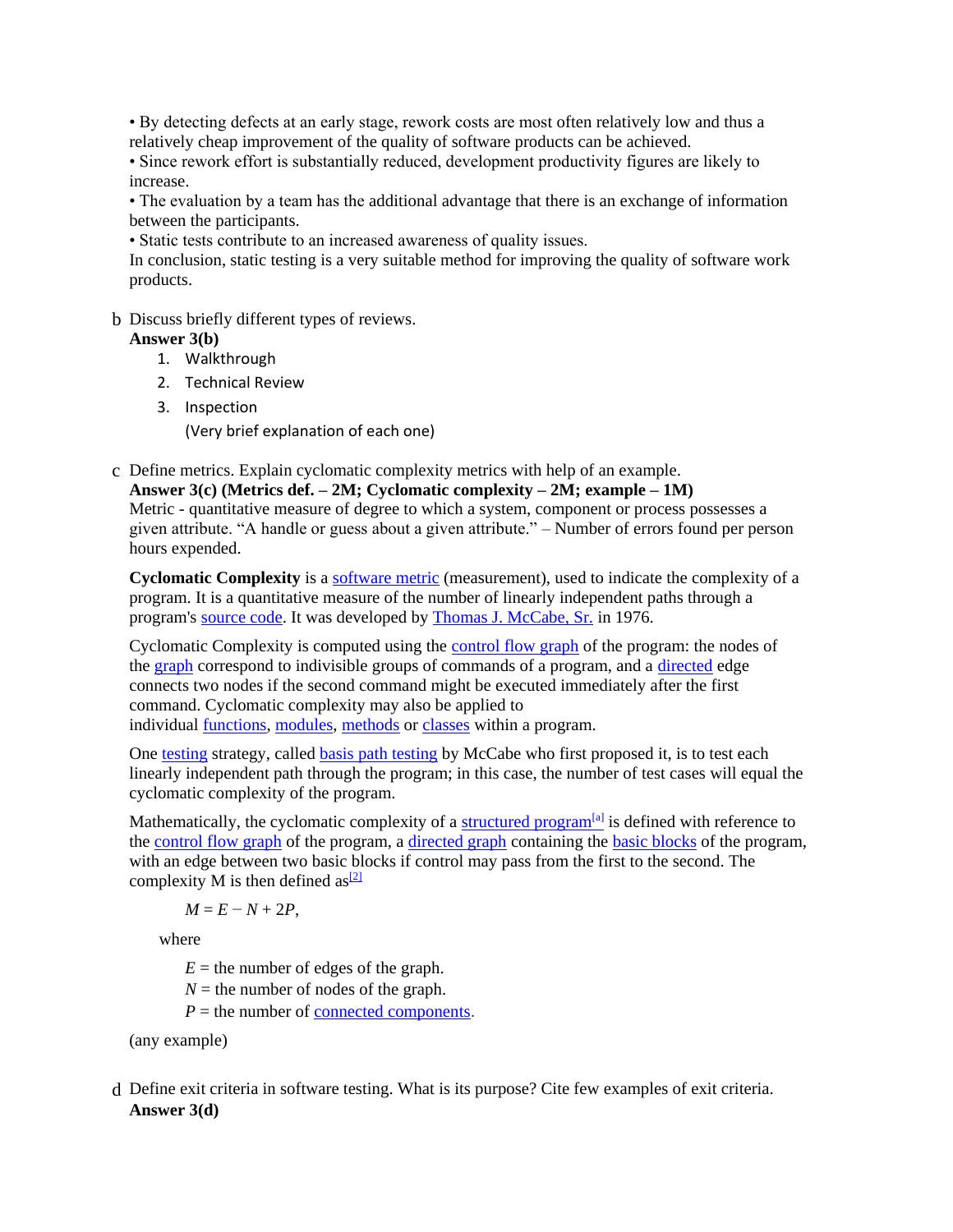Exit criterion is used to determine whether a given test activity has been completed or NOT. Exit criteria can be defined for all of the test activities right from planning, specification and execution.

Exit criterion should be part of test plan and decided in the planning stage.

As exhaustive testing is not possible exit criteria helps us in deciding when to stop testing.

Examples of Exit Criteria:

- Verify if All tests planned have been run.
- Verify if the level of requirement coverage has been met.
- Verify if there are NO Critical or high severity defects that are left outstanding.
- Verify if all high risk areas are completely tested.
- Verify if software development activities are completed within the projected cost.
- Verify if software development activities are completed within the projected timelines.

**0**

## **4. Attempt** *any two* **of the following: 1**

a. Explain State Transition test design technique with help of an example.

#### **Answer 4(a)**

**State transition testing** is used where some aspect of the system can be described in what is called a 'finite state machine'. This simply means that the system can be in a (finite) number of different states, and the transitions from one state to another are determined by the rules of the 'machine'. This is the

model on which the system and the tests are based. Any system where you get a different output for the same input, depending on what has happened before, is a finite state system. A finite state system is often shown as a **state diagram.**

A state transition model has four basic parts:

- the states that the software may occupy
- the transitions from one state to another
- the events that cause a transition
- the actions that result from a transition

(any example  $-2M$ )

b. Define test basis and test condition. Discuss how to identify test conditions.

#### **Answer 4(b)**

**Test basis** is **defined** as the source of information or the document that is needed to write **test** cases and also for **test** analysis. **Test basis** should be well **defined** and adequately structured so that one can easily identify **test** conditions from which **test**cases can be derived.

Test condition. An item or event of a component or system that could be verified by one or more **test** cases, e.g. a function, transaction, feature, quality attribute, or structural element.

A **test condition** is simply something that we could test. E.g. If we have a requirements

specification, the table of contents can be our initial list of test conditions.

#### IDENTIFYING TEST CONDITIONS

When identifying test conditions, we want to 'throw the net wide' to identify as many as we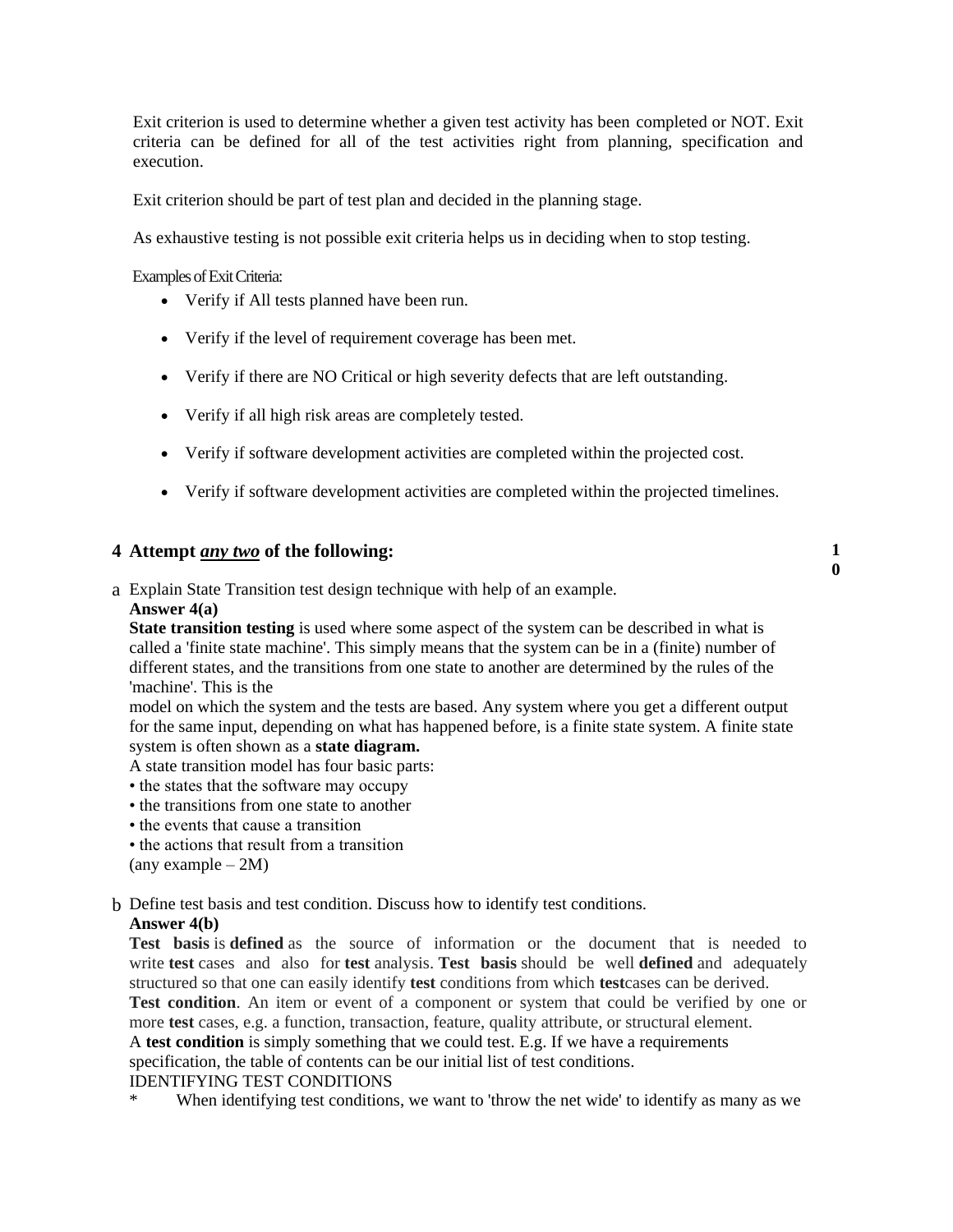can, and then we will start being selective about which ones to take forward to develop in more detail and combine into test cases. We could call them **'test possibilities'**.

\* As we cannot test everything, we have to select a **subset** of all possible tests. In practice the subset we select may be a very small subset and yet it has to have a high probability of finding most of the defects in a system. We need some intelligent thought processes to guide our selection; **test techniques** are such thought processes.

Each technique provides a set of rules or guidelines for the tester to follow in identifying test conditions and test cases.

The test conditions that are chosen will depend on the test strategy or detailed test approach.

c. Explain requirement traceability. Discuss its importance.

#### **Answer 4(c)**

Test conditions should be able to be linked back to their sources in the test basis - this is called **traceability.**

Traceability can be either horizontal through all the test documentation for a given test level (e.g. system testing, from test conditions through test cases to test scripts) or vertical through the layers of development documentation (e.g. from requirements to components). Importance of Traceability :-

• The requirements for a given function or feature have changed. Some of the fields now have different ranges that can be entered. Which tests were looking at those boundaries? They now need to be changed. How many tests will actually be affected by this change in the requirements? These questions

can be answered easily if the requirements can easily be traced to the tests.

• A set of tests that has run OK in the past has started to have serious problems. What functionality do these tests actually exercise? Traceability between the tests and the requirement being tested enables the functions or features affected to be identified more easily.

• Before delivering a new release, we want to know whether or not we have tested all of the specified requirements in the requirements specification. We have the list of the tests that have passed - was every requirement tested?

d. Explain the testing technique which is used when there is no specification, or if the specification is inadequate or out of date.

### **Answer 4(d)**

**Experience-based techniques** are used to complement specification-based and structure-based techniques, and are also used when there is no specification, or if the specification is inadequate or out of date. This may be the only type of technique used for low-risk systems, but this approach may be particularly useful under extreme time pressure - in fact this is one of the factors leading to exploratory testing.

( brief explanation of Experience based testing including  $-$  Error Guessing  $\&$  Exploratory Testing)

## **5. Attempt** *any two* **of the following: 1**

a. Write a short note on configuration management.

## **Answer 5(a)**

 Configuration management is in part about determining clearly what the items are that make up the software or system. These items include source code, test scripts, third-party software, hardware, data and both development and test documentation.

**0**

Configuration management is also about making sure that these items are managed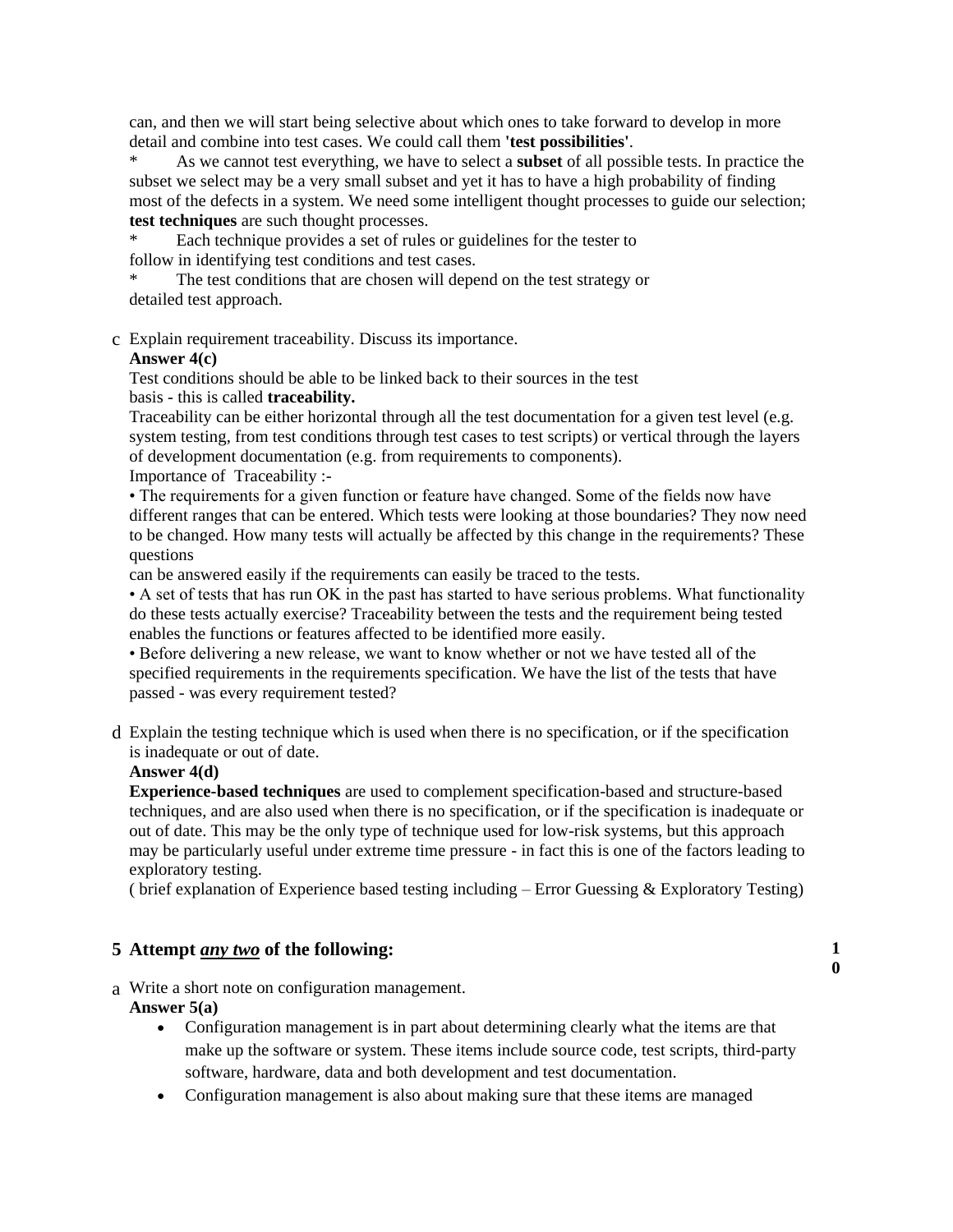carefully, thoroughly and attentively throughout the entire project and product life cycle.

- Configuration management has a number of important implications for testing. For one thing, it allows the testers to manage their testware and test results using the same configuration management mechanisms, as if they were as valuable as the source code and documentation for the system itself - which of course they are.
- Configuration management supports the build process, which is essential for delivery of a test release into the test environment. Simply sending Zip archives by e-mail will not suffice, because there are too many opportunities for such archives to become polluted with undesirable contents or to harbor left-over previous versions of items. Especially in later phases of testing, it is critical to have a solid, reliable way of delivering test items that work and are the proper version.
- Configuration management allows us to map what is being tested to the underlying files and components that make it up. This is absolutely critical. For example, when we report defects, we need to report them *against* something, something which is **version controlled.** If it's not clear what we found the defect in, the programmers will have a very tough time of finding the defect in order to fix it.
- When testers receive an organized, version-controlled test release from a change-managed source code repository, it is accompanied by a test item trans-mittal report or release notes.
- It provides a useful guideline for what goes into such a report. Release notes are not always so formal and do not always contain all the information shown.

# **IEEE 829 STANDARD: TEST ITEM TRANSMITTAL REPORT TEMPLATE**

Transmittal report identifier Transmitted items Location **Status** Approvals

b. Write a short note on test progress monitoring.

## **Answer 5(b)**

**Test monitoring** can serve various purposes during the project, including the following:

- Give the test team and the test manager feedback on how the testing work is going, allowing opportunities to guide and improve the testing and the project.
- Provide the project team with visibility about the test results.
- Measure the status of the testing, test coverage and test items against the exit criteria to determine whether the test work is done.
- Gather data for use in estimating future test efforts.
- The following should be discussed briefly:-
	- 1) IEEE 829 test log template.
	- 2) Test Case Summary
	- 3) Total defects opened and closed chart
- c. Explain Incident report life cycle with help of an example. **Answer 5(c) (explanation with diagram)**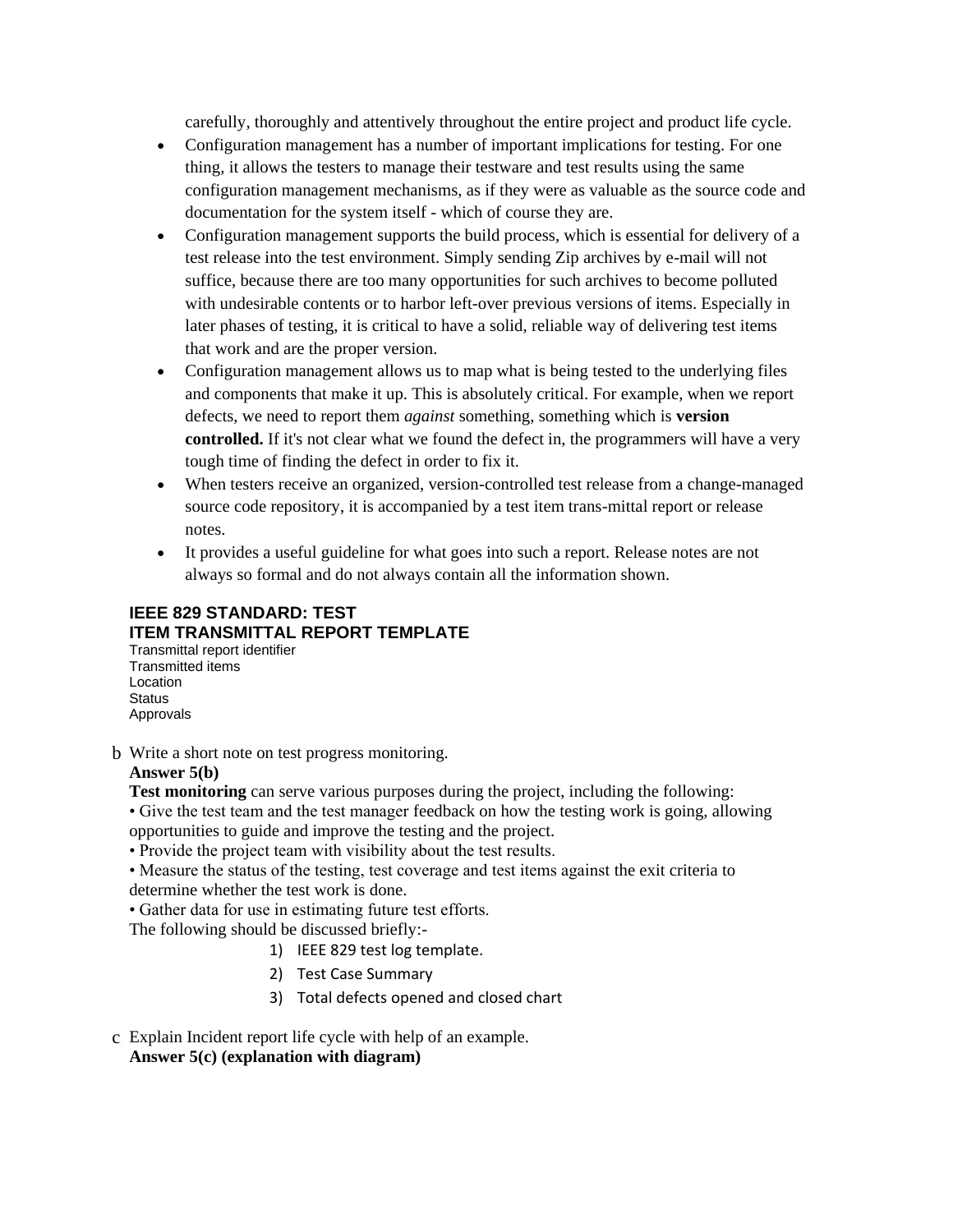

d. For any risk, product or project, discuss four typical risk management options. **Answer 5(d)**

For any risk, product or project, you have four typical options:

- Mitigate: Take steps in advance to reduce the likelihood (and possibly the impact) of the risk.
- Contingency: Have a plan in place to reduce the impact should the risk become an outcome.
- Transfer: Convince some other member of the team or project stakeholder to reduce the likelihood or accept the impact of the risk.

• Ignore: Do nothing about the risk, which is usually a smart option only when there's little that can be done or when the likelihood and impact are low.

#### **6. Attempt** *any two* **of the following: 1**

a. State the goals of a proof-of-concept or piloting phase for tool evaluation.

#### **Answer 6(a)**

The goals for a pilot project for a new tool are:

- to learn more about the tool (more detail, more depth);
- to see how the tool would fit with existing processes or documentation, how those would need to change to work well with the tool and how to use the tool to streamline existing processes;

**0**

- to decide on standard ways of using the tool that will work for all potential users (e.g. naming conventions, creation of libraries, defining modularity, where different elements will be stored, how they and the tool itself will be maintained);
- to evaluate the pilot project against its objectives (have the benefits been achieved at reasonable cost?).

#### b. Discuss features of Test design tools.

#### **Answer 6(b)**

**Test design tools** help to construct test cases, or at least test inputs (which is part of a test case). If an automated oracle is available, then the tool can also construct the expected result, so it can actually generate test cases (rather than just test inputs).

Features or characteristics of test design tools include support for:

- generating test input values from:
- requirements;
- design models (state, data or object);
- code;
- graphical user interfaces;
- test conditions;

• generating expected results, if an oracle is available to the tool.

The benefit of this type of tool is that it can easily and quickly identify the tests (or test inputs) that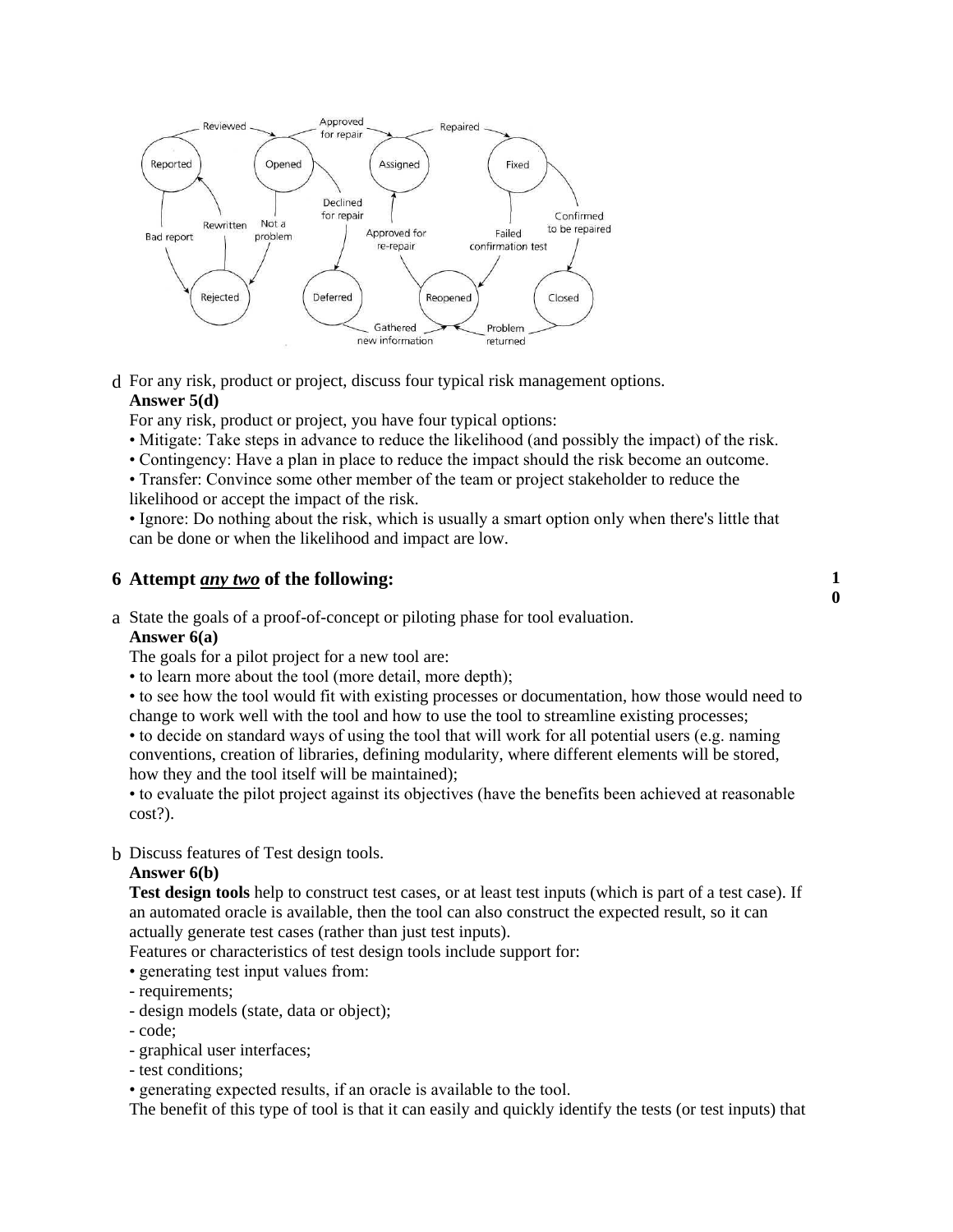will exercise all of elements, e.g. input fields, buttons, branches. This helps the testing to be more thorough (if that is an objective of the test!)

c. Discuss the benefits of using tools for testing.

## **Answer 6(c)**

There are many benefits that can be gained by using tools to support testing, whatever the specific type of tool. Benefits include:

- reduction of repetitive work;
- greater consistency and repeatability;
- objective assessment;
- ease of access to information about tests or testing.

(brief explanation of each point is expected)

d. What is "Test Comparator"? Discuss its importance and features.

#### **Answer 6(d)**

The essence of testing is to check whether the software produces the correct result, and to do that, we

must compare what the software produces to what it should produce.

A **test comparator** helps to automate aspects of that comparison.

There are two ways in which actual results of a test can be compared to the expected results for the test.

1). Dynamic comparison is where the comparison is done dynamically, i.e. while the test is executing.

2).The other way is post-execution comparison, where the comparison is performed after the test has finished executing and the software under test is no longer running.

Features or characteristics of test comparators include support for:

- dynamic comparison of transient events that occur during test execution;
- post-execution comparison of stored data, e.g. in files or databases;
- masking or filtering of subsets of actual and expected results.

## **7. Attempt** *any three* **of the following: 1**

a. Discuss the major tasks of Test Planning.

**Answer 7(a)**

- Determine the scope and risks and identify the objectives of testing
- Determine the **test approach** (techniques, test items, **coverage,** identifying and interfacing with the teams involved in testing, testware will be related to the requirements of the test strategy.
- Implement the test policy and/or the test strategy:
- Determine the required test resources (e.g. people, test environment, PCs).
- Schedule test analysis and design tasks, test implementation, execution and evaluation.
- Determine the **exit criteria.**

## **(1-2 lines explanation of each point)**

b. How do we check that we are building the system right? Explain. **Answer 7(b)**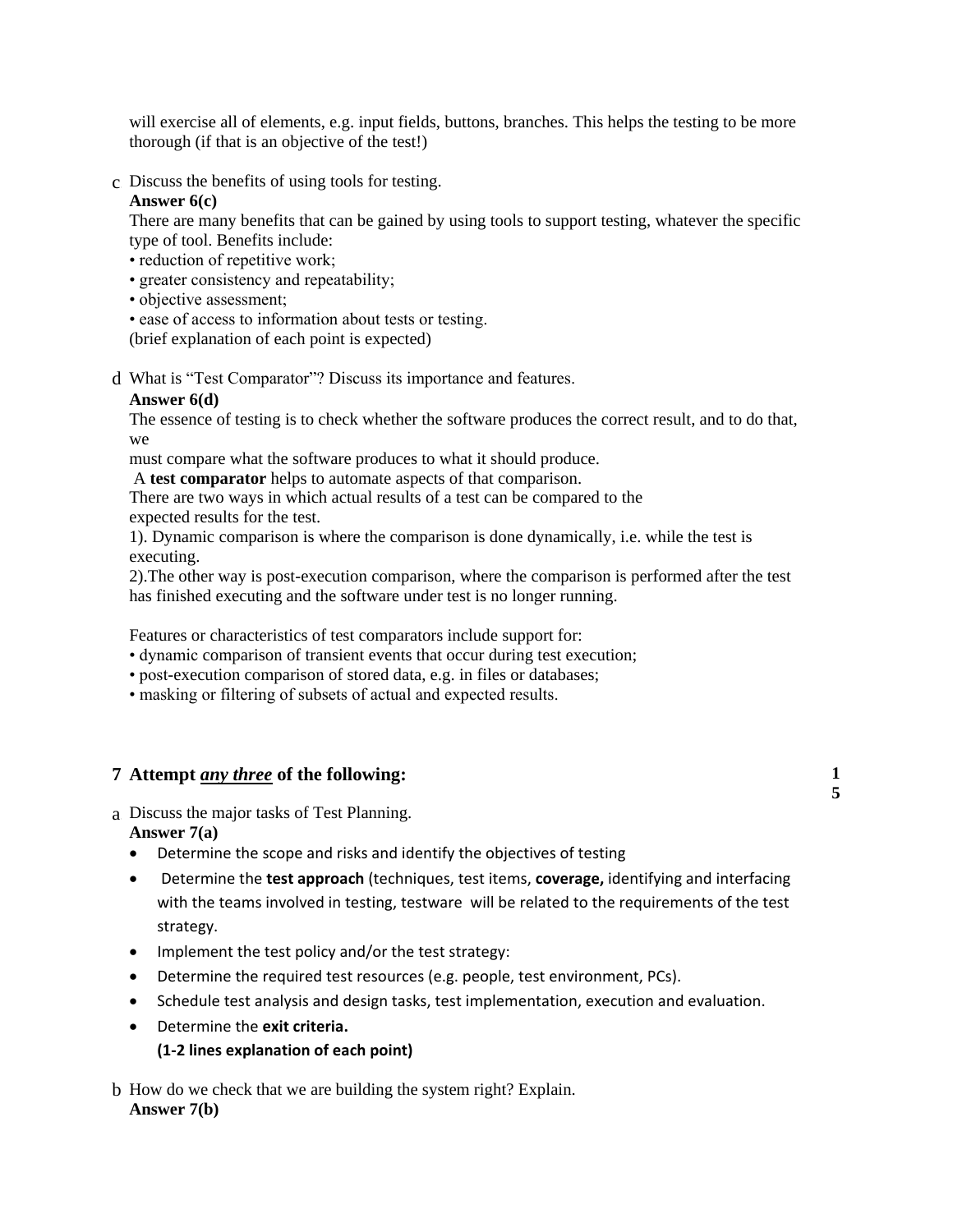## **Explain "Verification".**

| <b>Criteria</b>            | <b>Verification</b>                                                                                                                                                                            |  |
|----------------------------|------------------------------------------------------------------------------------------------------------------------------------------------------------------------------------------------|--|
| Definition                 | The process of evaluating work-<br>products (not the actual final product)<br>of a development phase to determine<br>whether they meet the specified<br>requirements for that phase.           |  |
| <i>Objective</i>           | To ensure that the product is being<br>built according to the requirements<br>and design specifications. In other<br>words, to ensure that work products<br>meet their specified requirements. |  |
| Question                   | Are we building the product <i>right</i> ?                                                                                                                                                     |  |
| Evaluation<br><i>Items</i> | Plans, Requirement Specs, Design<br>Specs, Code, Test Cases                                                                                                                                    |  |
| <i><u>Activities</u></i>   | Reviews<br>Walkthroughs<br>Inspections                                                                                                                                                         |  |

- c. Discuss briefly the features of "Static code analysis tools". **Answer 7(c)**
	- Coding standard
	- Code Metrics
	- Code Structure
		- control flow structure;
		- data flow structure;
		- data structure.
- d. Postal rates for 'light letters' are 25p up to l0g, 35p up to 50g plus an extra l0p for each additional 25g up to l00g. Design test case for weight of the letters using equivalence partitioning.
- e. Discuss the fundamental techniques of estimation for testing.

## **Answer 7(e)**

We could start with a work-breakdown structure that identifies the stages, activities and tasks.

Starting at the highest level, we can break down a testing project into **phases** using the fundamental test process: planning and control; analysis and design; implementation and execution; evaluating exit

criteria and reporting; and test closure.

Within each phase we identify **activit**ies and within each activity we **identify tasks** and perhaps subtasks.

To identify the activities and tasks, we work both **forward and backward.**

When we say we work forward, we mean that we start with the planning activities and then move